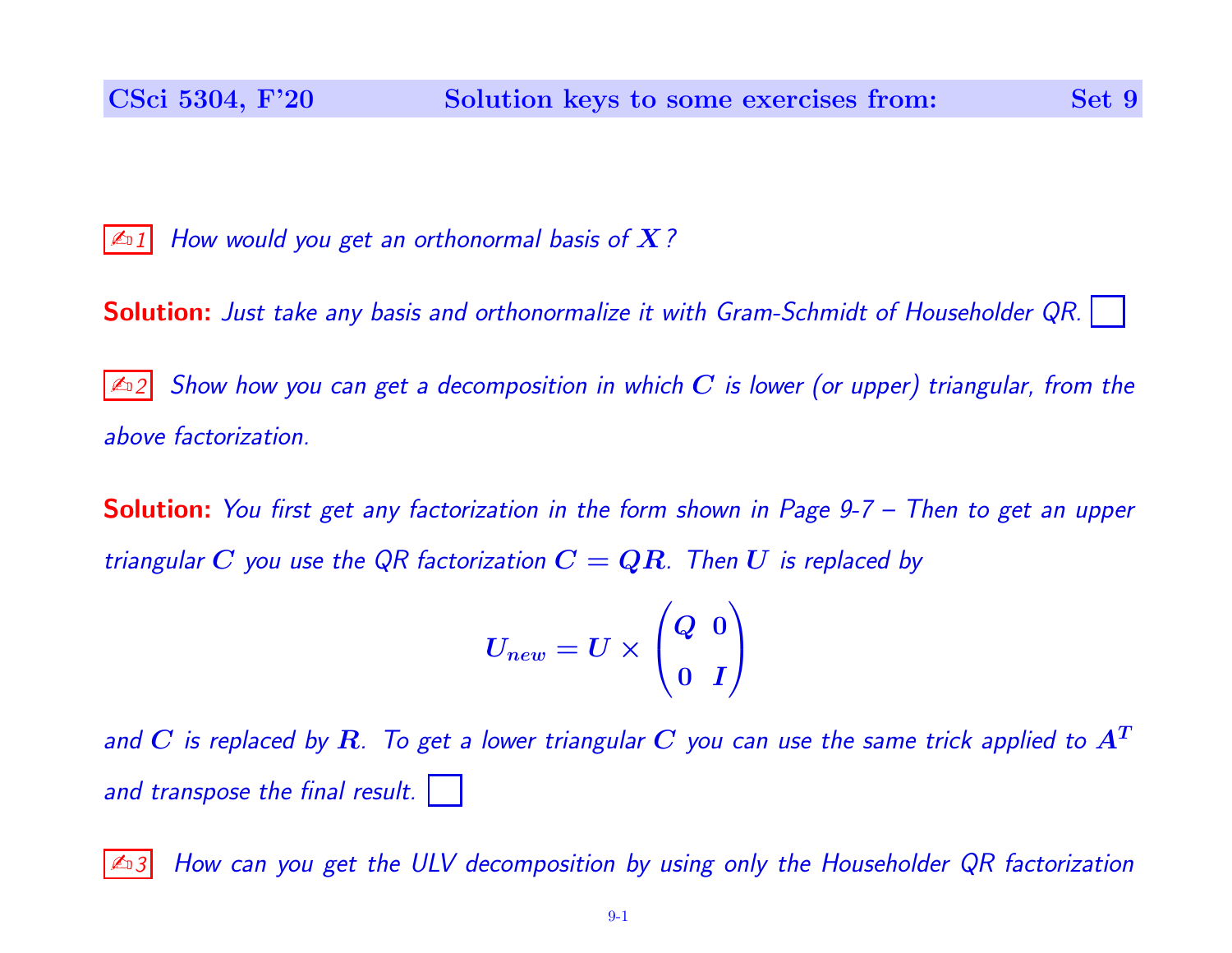## (possibly with pivoting)?

**Solution:** You first get the Householder QR factorization  $A = Q_1R_1$  of the matrix A. The second step is to perform a Householder QR factorization of the matrix  $\boldsymbol{R}_1^T$ , so you will get:  $R_1^T=Q_2R_2$ . The final step is to write:

$$
A=Q_1 * R_2^T * Q_2^T \equiv U R V^T
$$

where  $U = Q_1 \in \mathbb{R}^{m \times m}$ ;  $V = Q_2 \in \mathbb{R}^{n \times n}$ ;  $R = R_2 \in \mathbb{R}^{m \times n}$ 

 $\mathbb{Z}$  In the proof of the SVD decomposition, define  $U, V$  as single Householder reflectors.

**Solution:** We deal with  $U$  only [proceed similarly with  $V$ ]. We need a matrix  $P = I - 2ww^T$ such that the first column of A is  $u_1$  and all columns are orthonormal. The second requirement is satisfied by default since  $P$  is unitary. Note that if  $P$  is available we will have  $Pu_1 = e_1$  because  $\boldsymbol{P}^2 = \boldsymbol{I}$ . Therefore, the wanted  $\boldsymbol{w}$  is simply the vector that transforms the vector  $\boldsymbol{u}_1$  into  $\boldsymbol{\alpha e}_1$ . ...

 $|\mathbb{A}_5|$  How can you obtain the thin SVD from the QR factorization of  $A$  and the SVD of an  $n\times n$